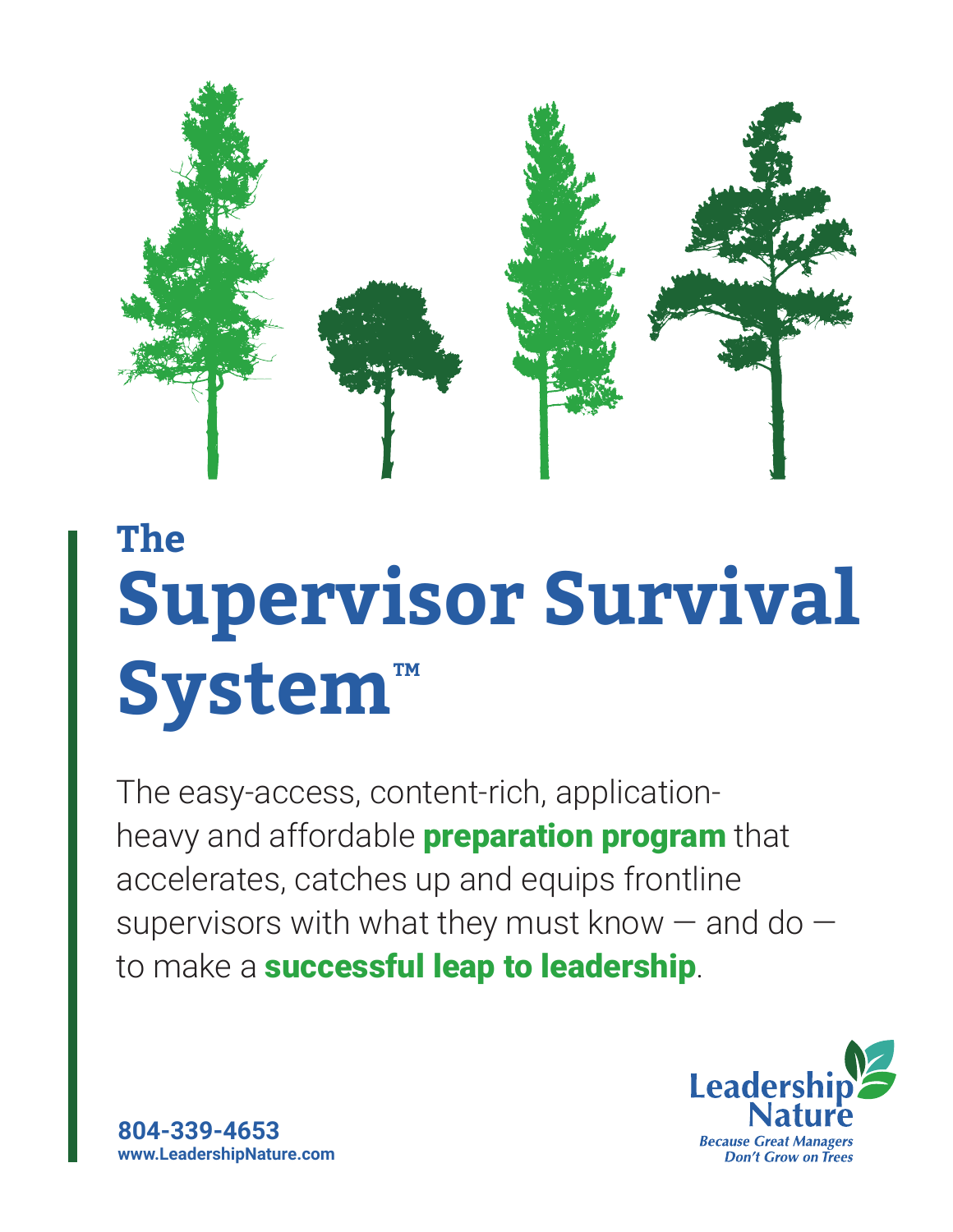## **This Program is Perfect for:**

- **Preparing your individual contributors** before promotion
- **Accelerating your new supervisors' skills** soon after promotion
- **Fine tuning more experienced supervisors** who missed the fundamentals
- **Equipping individual contributors** who supervise contractors, loggers and road builders

"The most basic elements of management are often what trip up managers early in their careers ... an extraordinary number of people fail to develop these skills."

**— Save Your Rookie Managers from Themselves, HBR OnPoint** 

#### **Using both high-tech and high-touch methods, your participants will:**

- **Stay in the field**, learning the practical skills they need while on the job.
- **Put the principles to work immediately**, while they are fresh and supported.
- **Save on travel expenses**, accommodations, time and opportunity costs.

#### **Stop throwing them in to sink or swim**



**804-339-4653 www.LeadershipNature.com**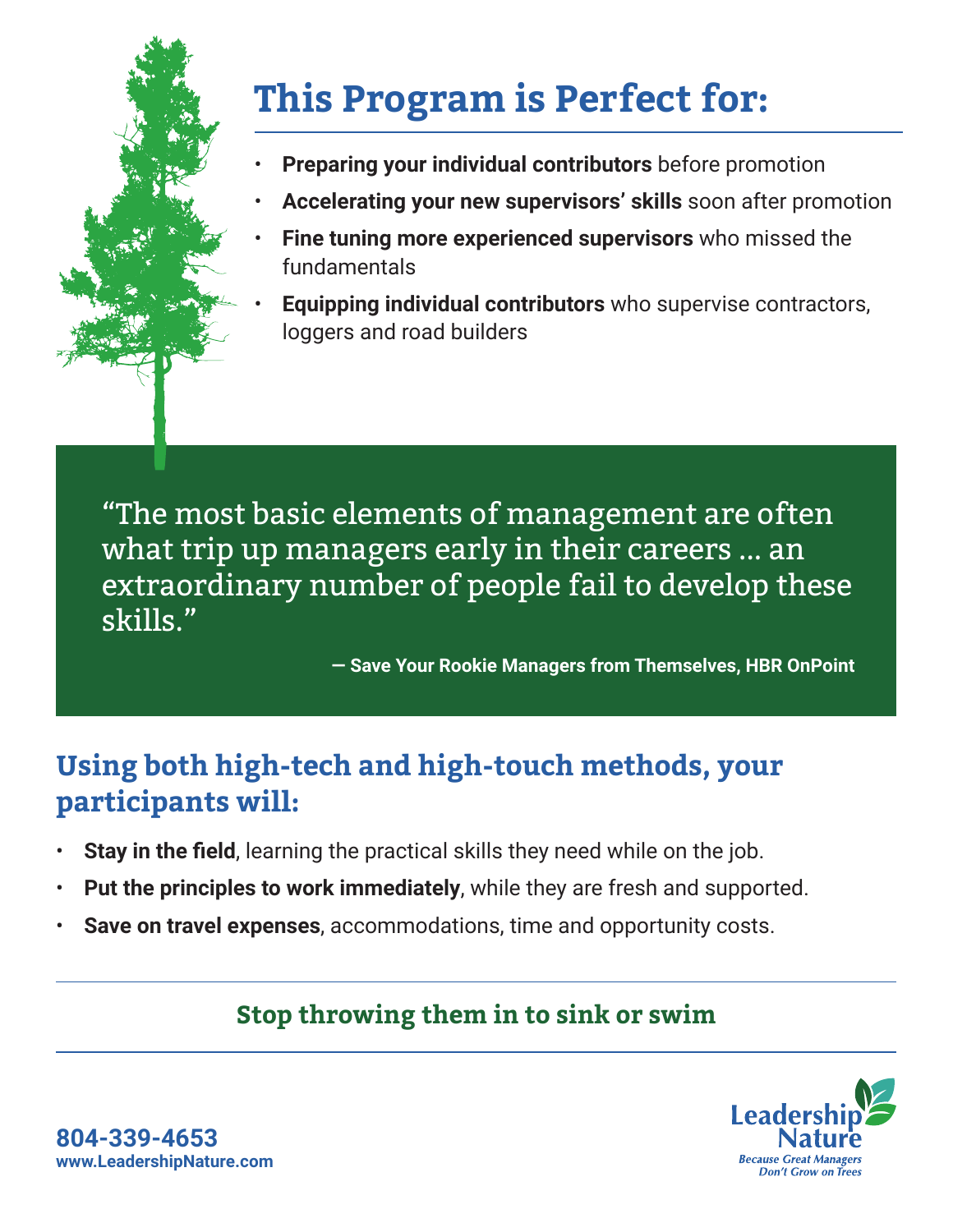## **You Need It When:**

- Your **bench strength is dangerously thin** after years of cost cutting
- Your new supervisors are constantly **putting out fires** rather than solving root cause issues
- Your experienced leaders are **retiring faster than you can replace them**
- **Your supervisors' managers are too busy** to train new leaders
- You **can't afford the time or budget** for more in-depth and time-intensive training
- Your new supervisors need to **stay close to the field** for daily operations and emergencies
- Your supervisors **work in remote locations**, making access to training difficult

"Most organizations promote employees into managerial positions based on their technical competence. Very often, however, those people fail to grasp how their roles have changed. Even the best employees can have trouble adjusting to these new realities."

**– Save Your Rookie Managers from Themselves, HBR OnPoint**

#### **Bottom Line**

40%

of newly appointed leaders fail within their first 18 months (Forbes).

 You can't afford this, and you don't have to – any longer.



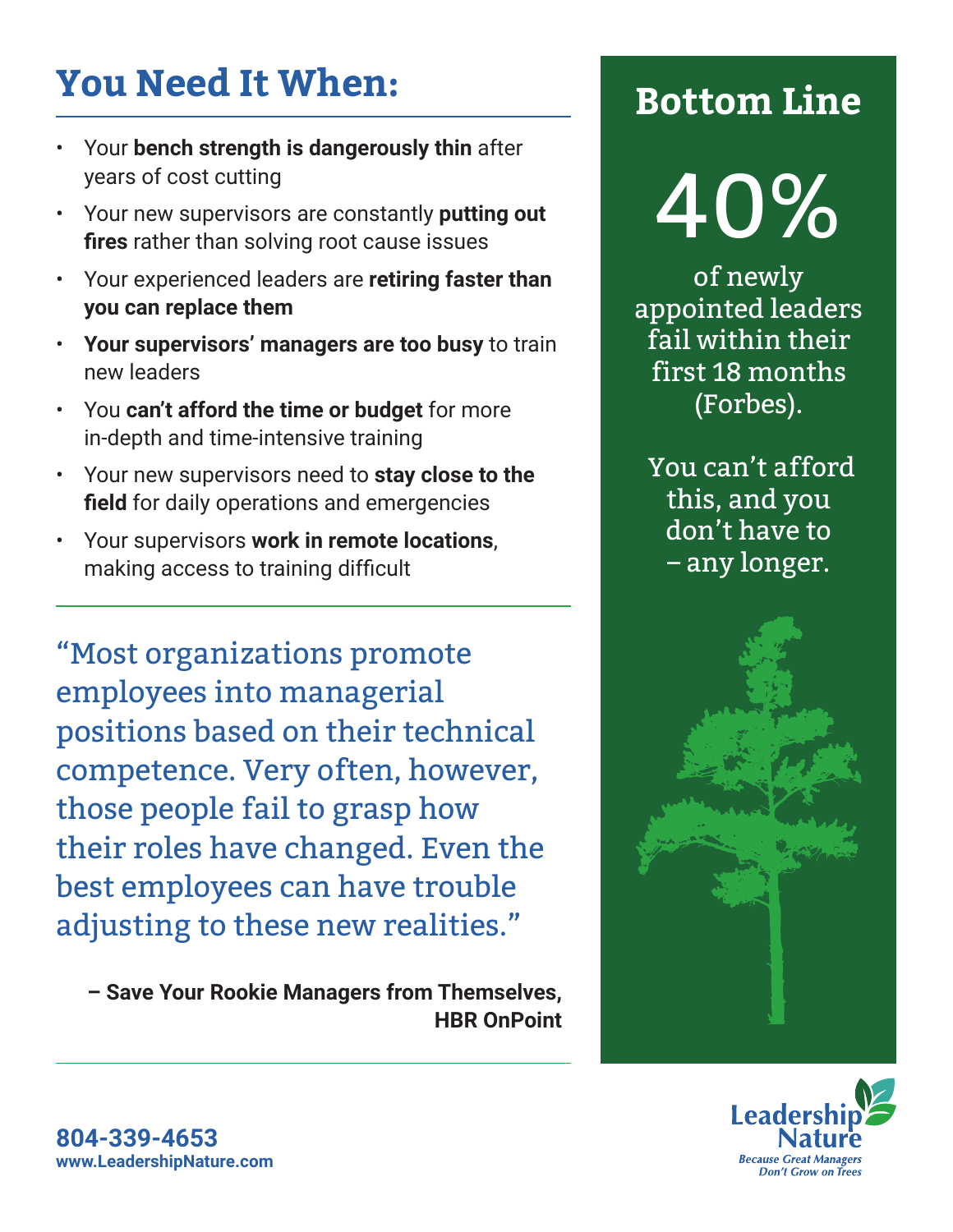## **You Need It Because:**

- Supervisors have the **most immediate impact** on productivity, morale and turnover
- What made individual experts great in the field **won't make them great as leaders**
- Without proper preparation, new supervisors will be **ingraining bad habits**
- Poorly prepared supervisors often **cause more problems than they solve**
- Replacing unsuccessful supervisors is **embarrassing, time consuming and costly**

"The feedback we received from employees was overwhelmingly positive. We wholeheartedly endorse Tom's work and recommend his leadership training, especially in the natural resources field."

**— John A. Bricker, Virginia State Conservationist, NRCS**

## **So That Your Supervisors:**

- **Get the right skills** from the outset rather than ingraining bad habits
- **Improve teamwork**, productivity, morale and turnover sooner rather than later
- **Make smooth transitions** with minimal disruptions to their work and yours
- Enable their managers to **focus on their jobs**
- **Make fewer mistakes** and learn faster from the ones they still will make
- **Are ready to fill the leadership gaps** in your bench, both now and in the future

#### **Fill the Skills Gaps of Your Supervisors Before They Becomes Crises**



**804-339-4653 www.LeadershipNature.com**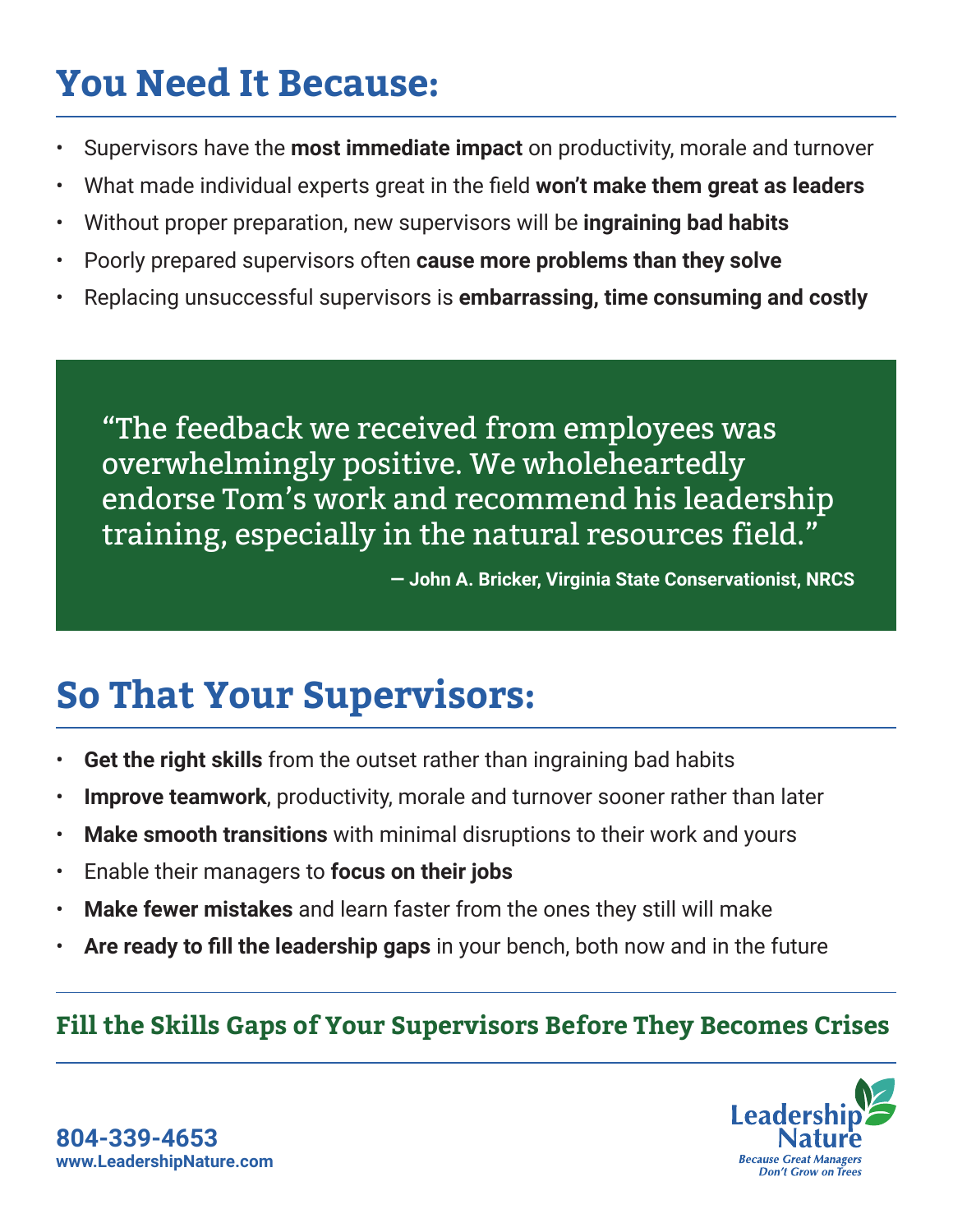# **Program Options**

### 1. Base Camp<br> **2.** *Core Competencies* **Base Camp**

**Ascent** *Intermediate Skills*

**Both these options include:** 1-hour, Live Webconferences, Content, Assignments, Accountability and Applications, Limited to 15 cohort participants.

- Knowing Yourself and Your Role
- Soft Skills for Hard Sciences
- Planning and Goal Setting
- Delegating and Developing Others
- Critical and Uncomfortable Conversations

• Critical Thinking and Problem Analysis

- Managerial Decision Making
- Motivating Others with and without Authority

**10 Weekly Group Sessions\* \$1500**

- Troubleshooting Meetings and Teamwork
- Communicating with Impact

**10 Weekly Group Sessions\* \$1200**

*\*…includes a capstone assignment that requires report outs.*

#### **3. Summit** *Advanced Results*

**This option includes:** Leadership Tendencies, Strengths, Weaknesses, Blind Spots, and Additional Preparation for the Next Level.

- Executive-Level Assessment Tools
- Skills Application Coaching
- Tailored Problem Solving
- Personal Consulting
- Career Mentoring

**6 Coaching Sessions \$3500**

"My training with Tom changed my life. It has given me the necessary tools to be a confident professional leader within my agency. The immediate positive feedback I have received has made my training with Tom priceless."

> **– Kelly Norris, District Forester, Wyoming State Forestry Division**